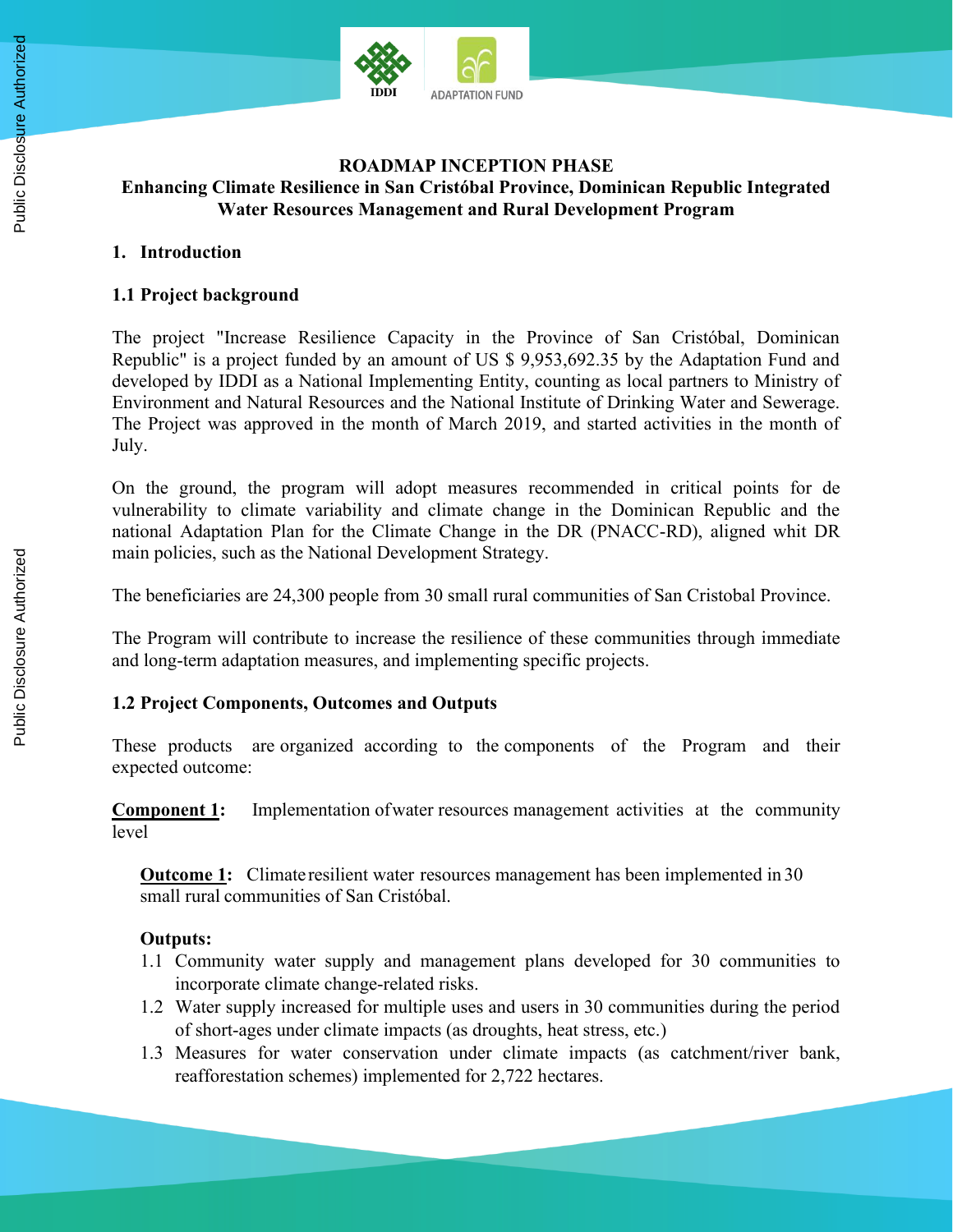

**Component 2:** Creation anddevelopment of capacities to manage climate-related risks

**Outcome 2:** greater technical capacity of communities and institutions to assess impacts, vulnerability and adaptation needs in accordance with their respective competencies.

#### **Outputs:**

- 2.1 A set of manual and other materials on best practices for water management and resilient livelihood are developed, including a fully operational website.
- 2.2 Provincial Climate Change Adaptation Monitoring Committee established in San Cristóbal
- 2.3 Learning platforms and systems for integrating climate change-related risks into community management of water resources and livelihoods activities institutionalized in 30 communities

The project will be implemented in the Province of San Cristóbal in 30 communities of the San Cristóbal and Villa Altagracia Municipalities and Municipal Districts of Medina, Cambita Garabito, La Cuchilla and Hato Damas, with emphasis in locations where there are no adequate drinking water services and 24,300 beneficiaries, of which 12,200 are women. The Project will improve their resilience to climate risks and improve the management of water resources with the Reforestation and conservation of more than 2,722 Hectares.

#### **2. Inception Phase Roadmap**

A roadmap is established with activities to develop the project implementation strategy and meet the following goals between July 17 and December 12, 2019:

- Share project information with partners, local authorities and stakeholders
- Review (or update) project components, risks and mitigation measures
- Establish a baseline
- Review and / or adapt the logical framework and establish the monitoring and evaluation plan
- Preparation of the Annual Operating Plan. (AOP)

# **3. Official Opening:**

#### **Date: (July 17, 2019)**

The launch ceremony was led by IDDI executive director David Luther; the Minister of the Environment, Ángel Estévez; Esther Reyes, on behalf of the director of INAPA, Horacio Mazara; Víctor Viñas, Former President of the Adaptation Fund, Ernesto Reyna Alcántara advisor to the executive vice president of the National Council for Climate Change and Clean Development Mechanism (CNCCMDL); José Sena, representing the mayor of San Cristóbal Nelson Guillén, and Edwin Ferreira, mayor of Villa Altagracia.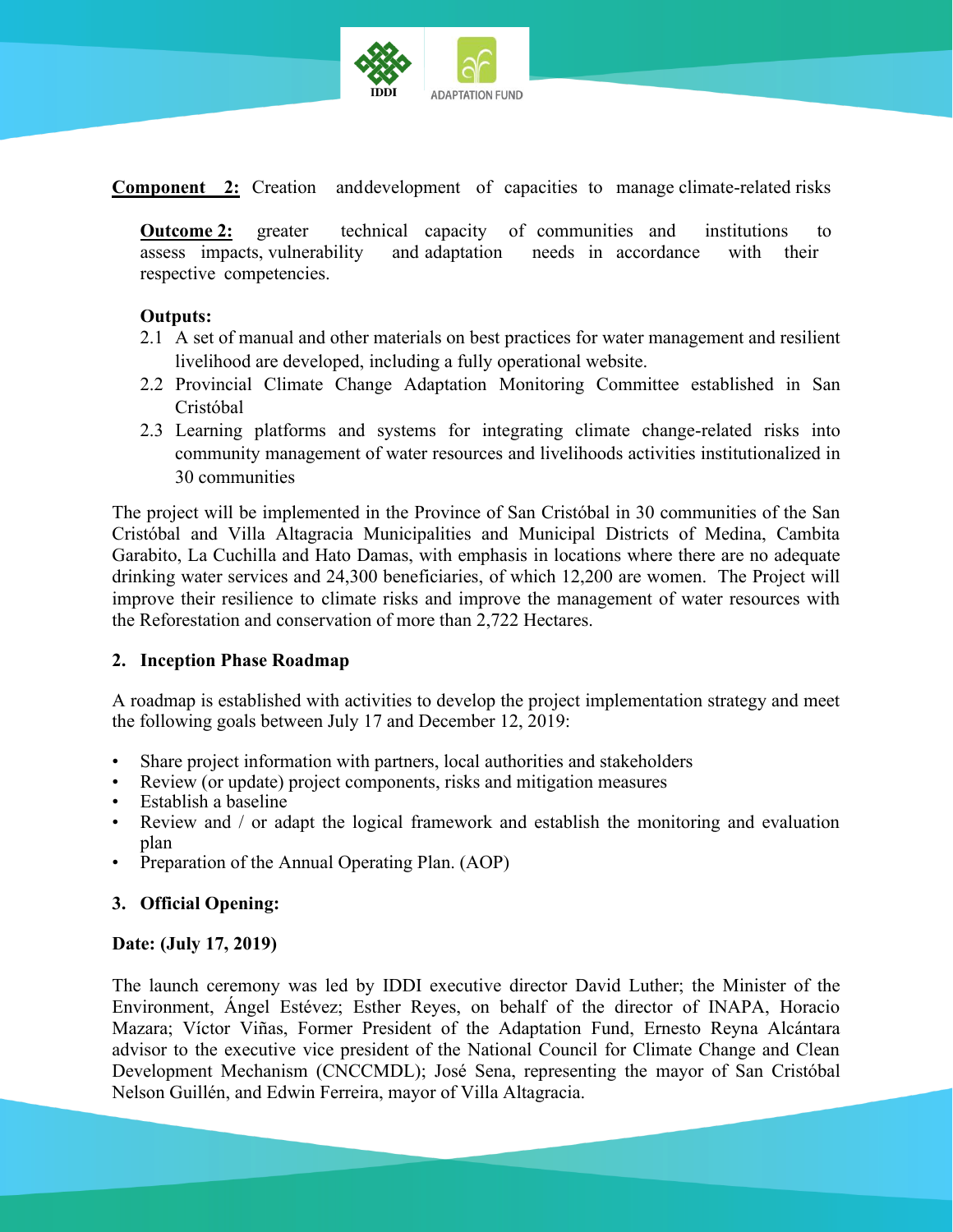

The launching approach was based on the joint effort that will promote healthy and resilient communities with better livelihoods, increase the resilience of ecosystems, biodiversity and forests with the reforestation and conservation of more than 2,722 hectares and the completion of works of infrastructure to improve access to water in the face of the adverse effects of climate risks, providing better management of water resources in the most vulnerable areas of San Cristóbal.

#### **4. Induction workshops for technical project staff**

#### **Dates: (July 23 and August 1)**

Two workshops were held, the first with the staff that makes up the Project Management Unit and the second, with the technical staff of the partners (Ministry of Environment and INAPA) and stakeholders.

The main objective was to be able to inform the technical and administrative staff of the scope of the project, components and action plan

#### **5. Project socialization meetings with beneficiaries**

#### **(August 6 to 15)**

The socialization meetings with the project beneficiaries of the communities (El Fundo, Los Algarrobos, El Caobal, El Castaño, Loma Verde, San Francisco and Arroyo Higuero, were held in order to make a presentation of the components and scope of the project{

#### **Goals:**

- Make a formal presentation of the activities carried out by IDDI
- Publicize the Adaptation Fund and the scope, objectives and components of the project.
- Establish coordination mechanisms for project implementation.

| Date       | Community          | Municipality  | Contact           | Observations |
|------------|--------------------|---------------|-------------------|--------------|
| 08/06/2019 | El Fundo           | V. Altagracia | Ruth Pineda       | Done         |
| 08/06/2019 | Higuero<br>Arroyo  | San Cristóbal | Pedro Rodriguez   | Done         |
|            | San Francisco      |               |                   |              |
| 08/08/2019 | El Caobal          | V. Altagracia | Leonardo de Jesús | Done         |
| 08/14/2019 | El<br>Castaño/Loma | V. Altagracia | Ambrosio Torres   | Done         |
|            | Verde              |               |                   |              |
| 08/15/2019 | Los Algarrobos     | V. Altagracia | Noemi Montero     | Done         |

Table 1.- Schedule of meetings with project beneficiaries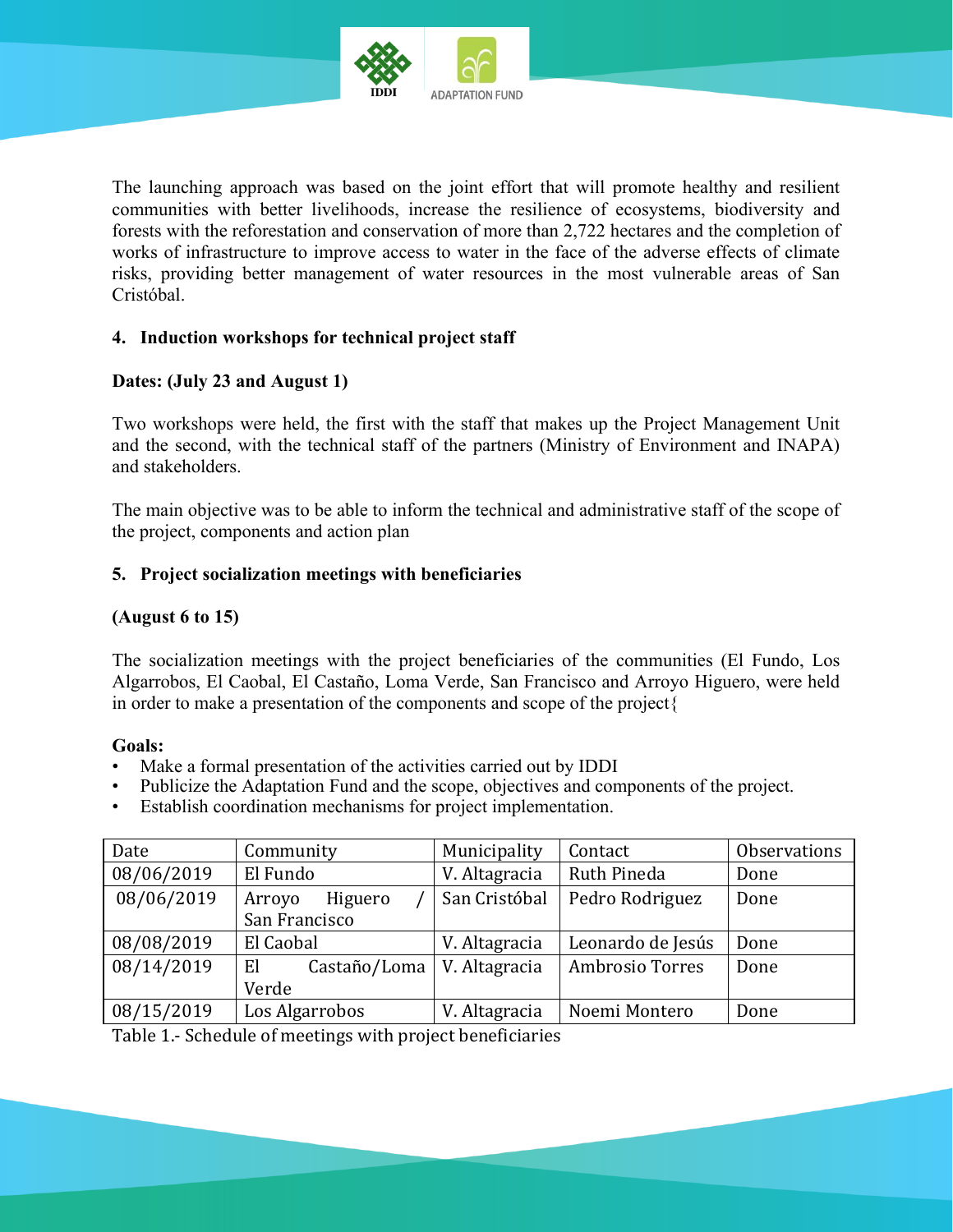

# **6. Project socialization workshop with local authorities**

# **(August 21 to September 17)**

The socialization meetings were addressed to the local authorities of the Municipalities of San Cristóbal and Villa Altagracia and the Municipal Districts of Cambita Garabito, Castaño and La Cuchilla, in order to make a formal presentation on the activities carried out by the Dominican Development Institute Integral (IDDI), the Adaptation Fund (AF) and the scope and objectives of the project in the communities to be benefited during the period (June 2019 / June 2023).

Goals

- Make a formal presentation of the activities carried out by IDDI
- Publicize the Adaptation Fund and the scope, objectives and components of the project.
- Establish communication and cooperation mechanisms for the implementation of the project.

| <b>Date</b> | <b>Municipality</b>  | (Mayor)                       | <b>Observations</b> |
|-------------|----------------------|-------------------------------|---------------------|
| 21/8/2019   | <b>SAN CRISTÓBAL</b> | <b>SR. NELSON GUILLEN</b>     | Done                |
| 22/8/2019   | MEDINA-LA CUCHILLA   | <b>SR. SINENCIO RODRIGUEZ</b> | Done                |
| 23/8/2019   | CAMBITA-GARABITO     | <b>Sr. GERSON ROSARIO</b>     | Done                |
| 17/9/2019   | VILLA ALTAGRACIA     | <b>Sr. EDWIN FERREIRA</b>     | Done                |

Table 2. Schedule of meetings with local authorities

# **7. Workshop on Identification of needs and knowledge of Climate Change**

#### **August 27 to September 10**

Community workshops are designed to determine needs, capacities, resources and vulnerabilities that allow a more updated approach in the communities to be served in San Cristobal Province.

During the workshops, the perception of climate risk and the knowledge of the communities about the subject will be evaluated.

| Date      | <b>Community</b>          | <b>Municipality</b> | Contact           | <b>Observations</b> |
|-----------|---------------------------|---------------------|-------------------|---------------------|
| 27/8/2019 | El Castaño/Loma Verde     | V. Altagracia       | Ambrosio Torres   | Done                |
| 29/8/2019 | El Fundo                  | V. Altagracia       | Ruth Pineda       | Done                |
| 03/9/2019 | Arroyo Higuero /San Fran. | San Cristóbal       | Pedro Rodriguez   | Done                |
| 05/9/2019 | El Caobal                 | V. Altagracia       | Leonardo de Jesús | Done                |
| 10/9/2019 | Los Algarrobos            | V. Altagracia       | Noemi Montero     | Done                |

Table 3.- Schedule of community workshops

**Product: SYSTEMATIZATION OF THE NEEDS IDENTIFICATION AND KNOWLEDGE OF CLIMATE CHANGE**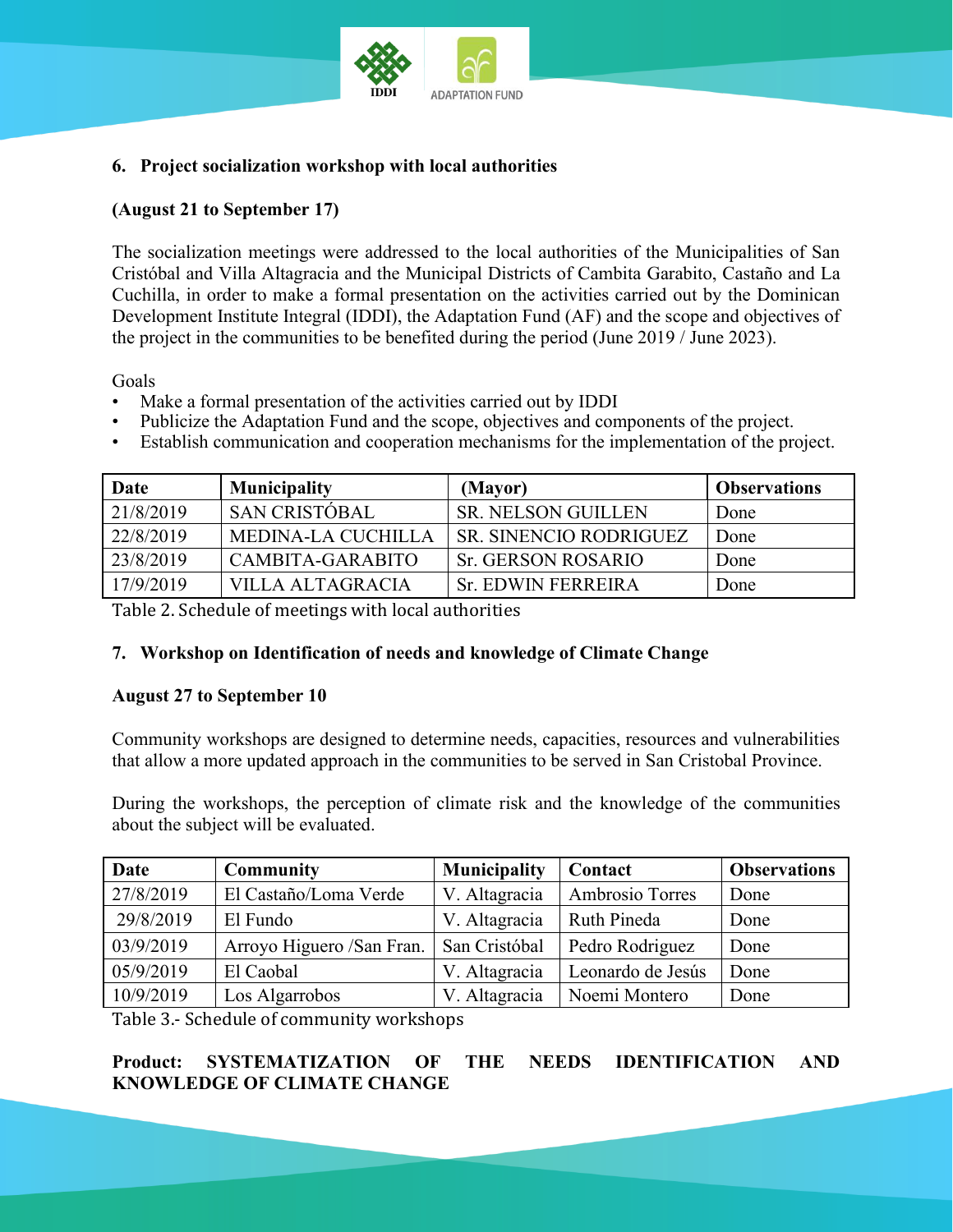

# **8. Development and implementation of the Baseline**

#### **Date: September 4 to November 15**

In order to collect and analyze the information for the design or modifications of the intervention logic of the project, a baseline is designed to be implemented at the community and technical level.

Goals:

- Establish reference values of the indicators and establish sources of validation of the results.
- Evaluation of local vulnerability based on climate variability and risks.
- Validate the needs and priorities of the individuals, households, communities or institutions benefiting from the project.
- Provide base information to establish the Project Monitoring, Evaluation, Transparency and Learning Plan (MEAL)
- To constitute an input for a possible reformulation of the project (if applicable) according to the data collected

For the implementation of the Baseline, the following schedule has been established:

- Preparation of the ToR and Methodological Design of the Baseline (September 4 to 6)
- Field work planning
- Identification of community focal points.
- Census of actors and capacities
- Sectorization (13 to 19 September)

| Date      | Communityes           | <b>Municipality</b> | Contact           | <b>Observations</b> |
|-----------|-----------------------|---------------------|-------------------|---------------------|
| 13/9/2019 | <b>San Francisco</b>  | San Cristóbal       | Jhony Lorenzo     | Done                |
| 13/9/2019 | <b>Arroyo Higuero</b> | San Cristóbal       | Pedro Rodriguez   | Done                |
| 14/8/2019 | <b>Los Algarrobos</b> | V. Altagracia       | Noemi Montero     | Done                |
| 18/9/2019 | <b>Loma Verde</b>     | V. Altagracia       | Eugenio Frías     | Done                |
| 18/9/2019 | <b>El Caobal</b>      | V. Altagracia       | Leonardo de Jesús | Done                |
| 19/9/2019 | <b>El Fundo</b>       | V. Altagracia       | Ruth Pineda       | Done                |
| 19/9/2019 | El Castaño            | V. Altagracia       | Ambrosio Torres   | Done                |

Table 3.- Schedule of planning meetings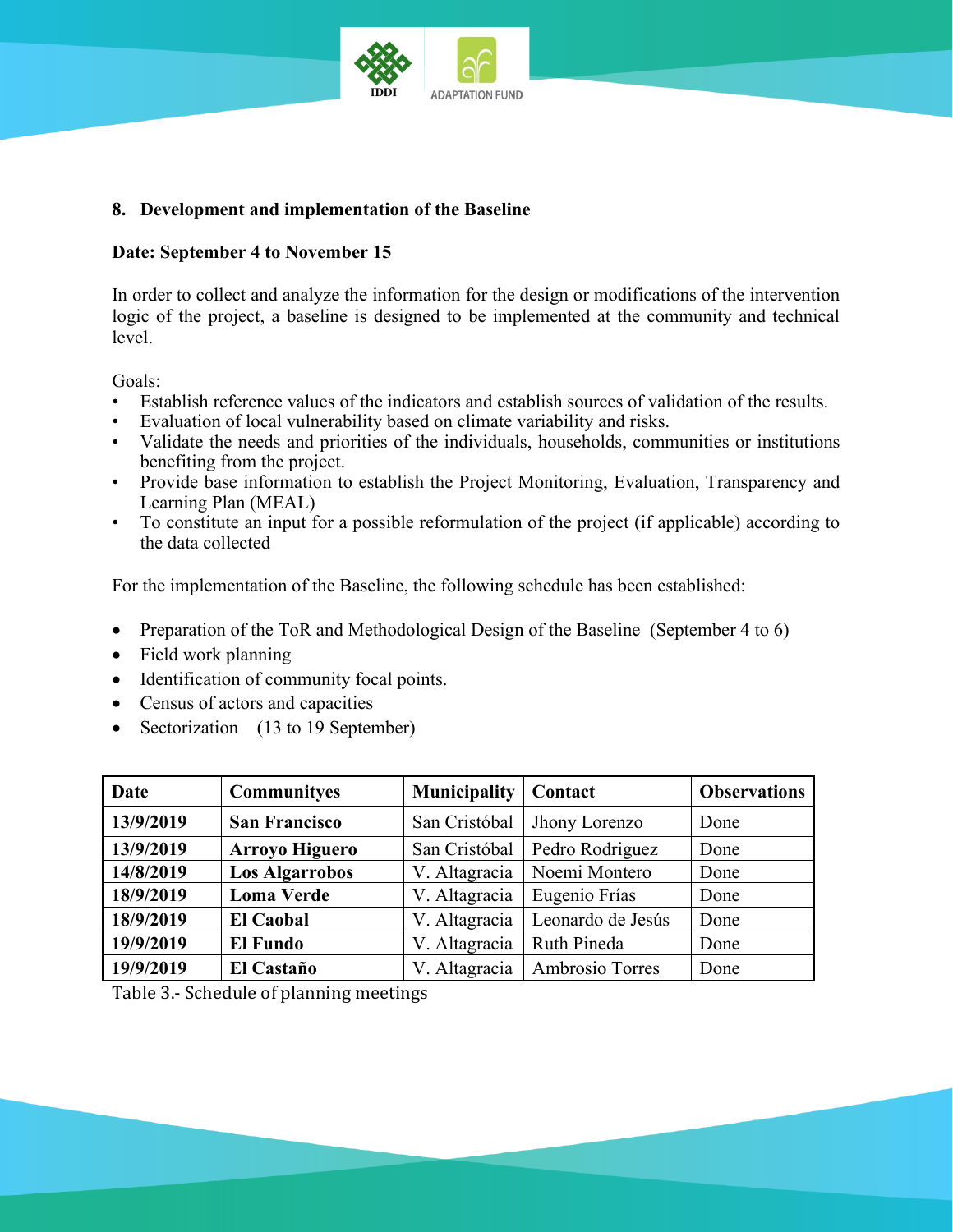

- Training of volunteer staff to apply the instruments of the BL (September 26)
- Definition of primary and secondary data instruments and sources (October 4)
- Application of the instruments in the project intervention communities (October 9-20)
- Data processing (October 21-25)
- Data analysis and systematization (October 28-30)
- Preliminary report and discussion of project results (November 1 to 7)
- Final Baseline Report (November 11 to 15)

# **Expected product: FINAL REPORT OF THE BASE LINE.**

# **9. Project intervention logic (Theory of Change, Logical Framework, Results Framework)**

#### **Date: November 20-22, 2019**

Based on the results of the Baseline report, the project intervention logic will be updated, in order to define the base components of the project, with the participation of partners and stakeholders.

#### **Expected Products:**

- LOGICAL FRAMEWORK (updated)
- Results framework

# **10. Design of the Monitoring and Evaluation Plan**

#### **Date: November 26-28, 2019**

Once the line of intervention has been established, the Project Monitoring and Evaluation Plan will be designed, establishing the guidelines that will allow monitoring and supervision of the planned activities to be carried out in the project.

# **Expected product: MONITORING AND EVALUATION PLAN**

# **11. Annual Operating Plan (AOP)**

# **Date: December 3 to 5, 2019**

A workshop with partners and project stakeholders is planned to establish the Annual Operating Plan (AOP) and develop the schedule of activities based on Project Document, Logical Framework, Budget, Operating Manual and M&E plan those responsible for its execution in the period January / June 2020.